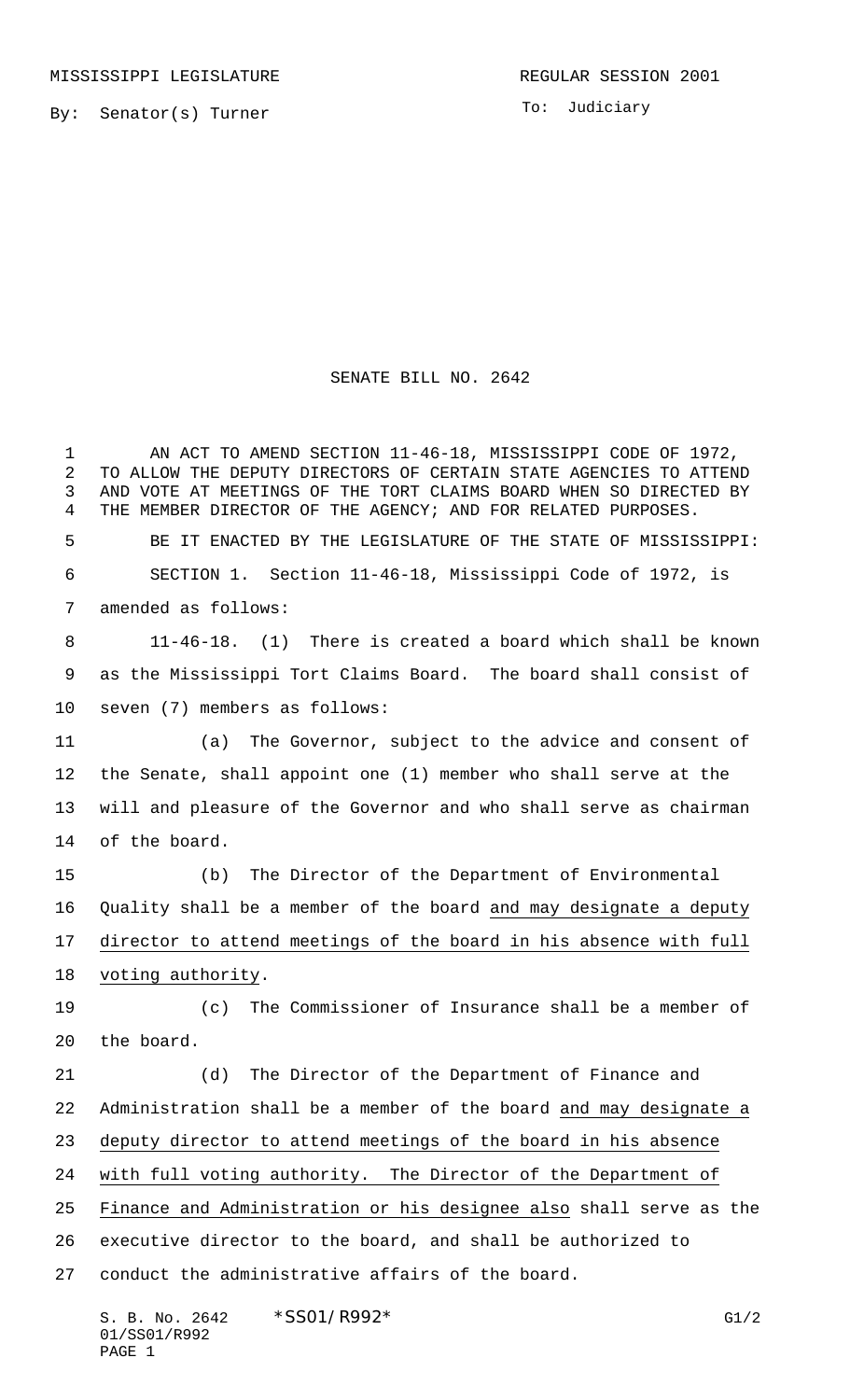(e) The Attorney General shall be a member of the board.

 (f) The Commissioner of Public Safety shall be a member 31 of the board and may designate a deputy director to attend meetings of the board in his absence with full voting authority.

 (g) The State Treasurer shall be a member of the board. (2) The member of the board appointed by the Governor shall receive per diem as provided by Section 25-3-69 and reimbursement of travel expenses as provided in Section 25-3-41 for expenses incurred in carrying out his duties as a member of the Mississippi Tort Claims Board.

 (3) The board, by majority vote, shall determine the place and time of its meetings and shall spread the same on its minutes. A majority of the members shall constitute a quorum, and final action of the board shall require the affirmative vote of a majority of those present and voting. The board shall elect a vice chairman who shall preside in the absence or incapacity of the chairman and such other officers as it deems necessary and as established by its rules of order. Extraordinary meetings may be held upon call of the chairman or upon petition of any four (4) members of the board should the chairman refuse to call a meeting. The initial meeting of the board shall convene upon call of the chairman.

S. B. No. 2642 \* SS01/R992\* 01/SS01/R992 PAGE 2 (4) The Lieutenant Governor may designate one (1) Senator and the Speaker of the House of Representatives may designate one (1) Representative to attend any meeting of the Tort Claims Board. The appointing authorities may designate alternate members from their respective houses to serve when the regular designees are unable to attend such meetings of the board. Such legislative designees shall have no jurisdiction or vote on any matter within the jurisdiction of the board. For attending meetings of the board, such legislators shall receive per diem and expenses which shall be paid from the contingent expense funds of their